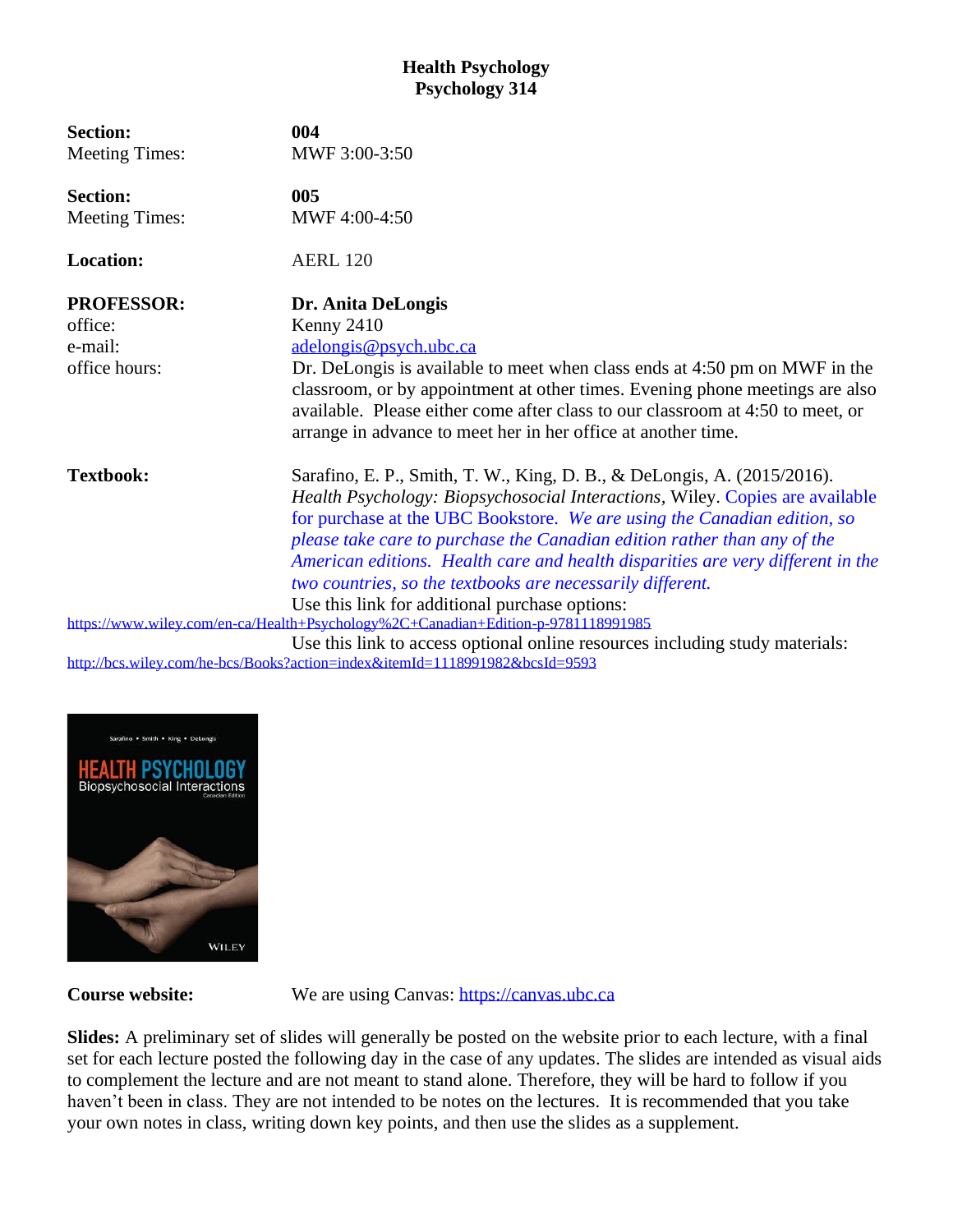## **TEACHING ASSISTANTS:**

| Alison Tracy: | alison.tracy@psych.ubc.ca     |
|---------------|-------------------------------|
|               | Office: Kenny 1604            |
|               | Office hours: Monday 1-2 PM   |
| Jason Zheng:  | jchzheng@psych.ubc.ca         |
|               | Office: Kenny 2565            |
|               | Office hours: Thursday 1-2 PM |

**COURSE DESCRIPTION:** This course will provide an introduction to health psychology. Topics covered include research methods in health psychology, health behaviour and promotion, stress, coping, and social support, patient-practitioner relations, pain, adjustment to chronic illness, and death and dying.

**Course Format:** Given the size of the class, the course has a primarily lecture format. However, questions, comments, and participation in class discussions are especially encouraged. There will be several guest lecturers with particular expertise in health psychology. Your feedback on the course is most welcome throughout the term.

**Communication with the professor and TAs**: Complex questions are typically easier to answer face-toface or over the phone, rather than via e-mail. In addition to Dr. DeLongis, the TAs are a great resource and will be able to provide you with answers to many of your questions. They work in close contact with Dr. DeLongis and will refer matters if they cannot resolve them for you. We take your questions very seriously and want to facilitate learning. We always try to get back to you as soon as we can. This can be challenging due to the size of the class, especially around exam times. So please make sure to allow at least one full work day for us to reply, particularly just prior to exams when student requests tend to be high.

**Student Evaluation**: There will be 3 exams in this class (Midterm Exam #1, Midterm Exam #2, and the final exam). The two midterms exams are worth 30% of your mark, and the final exam will be worth 40% of your mark. The exams will not be cumulative. All exams will be mixed format. They will consist primarily of multiple choice questions and short essay questions. Please bring a pencil and an eraser to each exam to allow for electronic scoring of the multiple choice questions. Midterm Exams #1 and #2 will be given in class, and the final exam will be scheduled by the university to occur during the exam period.

Students are responsible for **both** the material presented in the lectures and the material presented in the textbook, including material presented by guest lecturers. You may be tested on any material covered in lectures *or* in the textbook (including material that was only discussed in class or material that only appeared in the readings). Note that the lectures generally will not be a repeat of what is in the textbook. The purpose of the lectures is to expand upon material presented in the textbook in order to give you a richer understanding of health psychology. Hence there will be a good deal of unique material presented in the lectures. (It is recognized that students have different preferences for concordance between lectures and the textbook, and if you prefer a class in which the lectures do repeat the textbook, you are strongly encouraged to enroll in another section or course).

**Reporting of Grades**: Students' grades on the exams will be posted on CANVAS, typically within two weeks of the exam. You may review your exams with one of the Teaching Assistants. If you feel that a mistake was made in the grading of your exam, you may submit a brief written description of the error *within 2 weeks* of the grades being posted, and your exam will be re-graded. In the case of a student not agreeing with a mark assigned by the TA, Dr. DeLongis will review the exam and make a final determination regarding mark.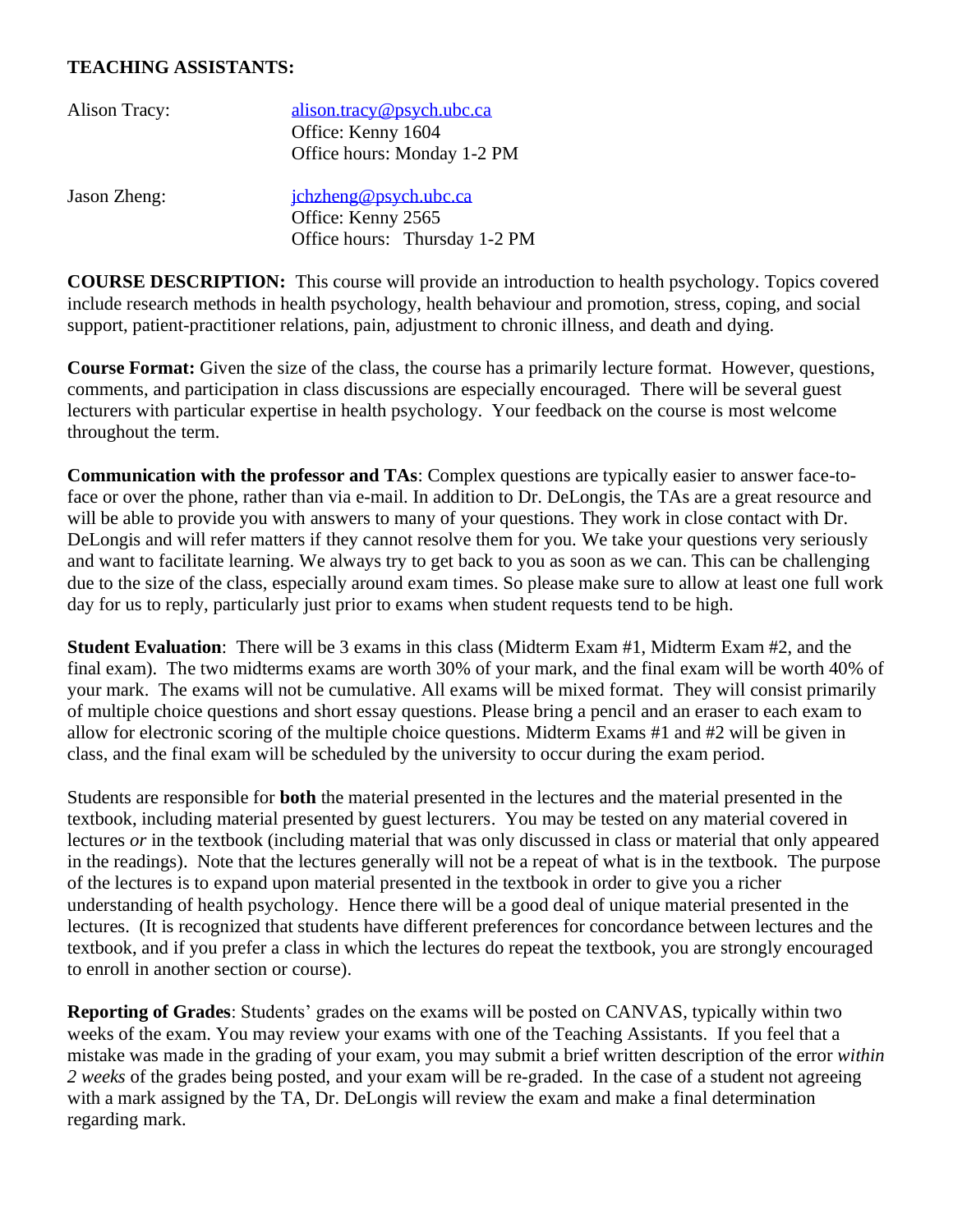**Department Policy on Distribution of Grades in Psychology Courses**: Courses offered by the Psychology Department are required to meet a target grade distribution. This is done in order to ensure that all students are assessed fairly in relation to students in other sections of the same course and to students in other courses. The target grade distribution for 300-level psychology courses requires that the mean for the class fall between 66-70%, with a standard deviation of approximately 13%.

Accordingly, students should note that the Department may scale the final grades in this course up or down if the distribution of grades deviates substantially from the target. A student's grade is not official until it appears on his or her academic record.

## *EXTRA CREDIT (optional): You may earn an additional 3% extra credit for research participation (at a rate of 1/2 points for 1/2 hour, to a maximum of 3 points) or, as an alternative, by completing a library-writing project. Your earned points are added to your final (scaled) grade.*

As part of this course, you may complete a research experience component (REC) as way of introducing you, in a more hands on and interactive way, to cutting edge research in psychology. You are free to choose one of two options:

Participate in the Psychology Department Human Subjects Pool

Most students will choose to earn extra credit for their research experience component by spending **three hours participating in psychology studies (worth 1% point for each hour)** through the Department of Psychology's Human Subject Pool (HSP) system. You can locate, create an account, and sign up for studies at: <https://psych.ubc.ca/undergraduate/opportunities/human-subject-pool/>

#### **Alternative extra credit assignment: The Library Option**

As an alternative to participation in psychology subject pool experiments, you may complete a library-writing project. Information regarding this option is also available via the subject pool link above.

**Electronics in class:** During class, please turn off and put away any electronics that make noise (e.g., phones). Laptop computers and tablets are acceptable for note taking purposes only (please do not use them for other purposes as this is distracting for other students). No electronics, including phones, will be permitted during any exam.

**Academic Misconduct**: Cheating and other forms of academic misconduct are very serious concerns of the University, and the Psychology Department has taken steps to alleviate them. In all cases of suspected academic misconduct, the parties involved will be pursued to the fullest extent dictated by the guidelines of the University. Evidence of academic misconduct may result in a "0" credit for the work in question. According to the University Act (section 61), the President of UBC has the right to impose harsher penalties including (but not limited to) a failing grade for the course, suspension from the University, cancellation of scholarships, or a notation added to a student's transcript. For details on pertinent University policies and procedures, see the UBC Calendar<http://www.calendar.ubc.ca/vancouver/>

Please note that during exams invigilators may ask students to move or alter students' seating arrangements as needed. An invigilator may ask you to move due to the possible misconduct of a classmate in an adjacent seat. *Any* use of an electronic device during an exam will result in a 0 on your exam. All graded work in this course, unless otherwise specified, is to be original work done independently by individuals. If you have any questions as to whether or not what you or another student is doing is even a borderline case of academic misconduct, please consult Dr. DeLongis or one the teaching assistants.

## Academic Concession

For detailed information on academic concession, please consult the UBC Calendar: <http://www.calendar.ubc.ca/vancouver/index.cfm?tree=3,329,0,0#26573>